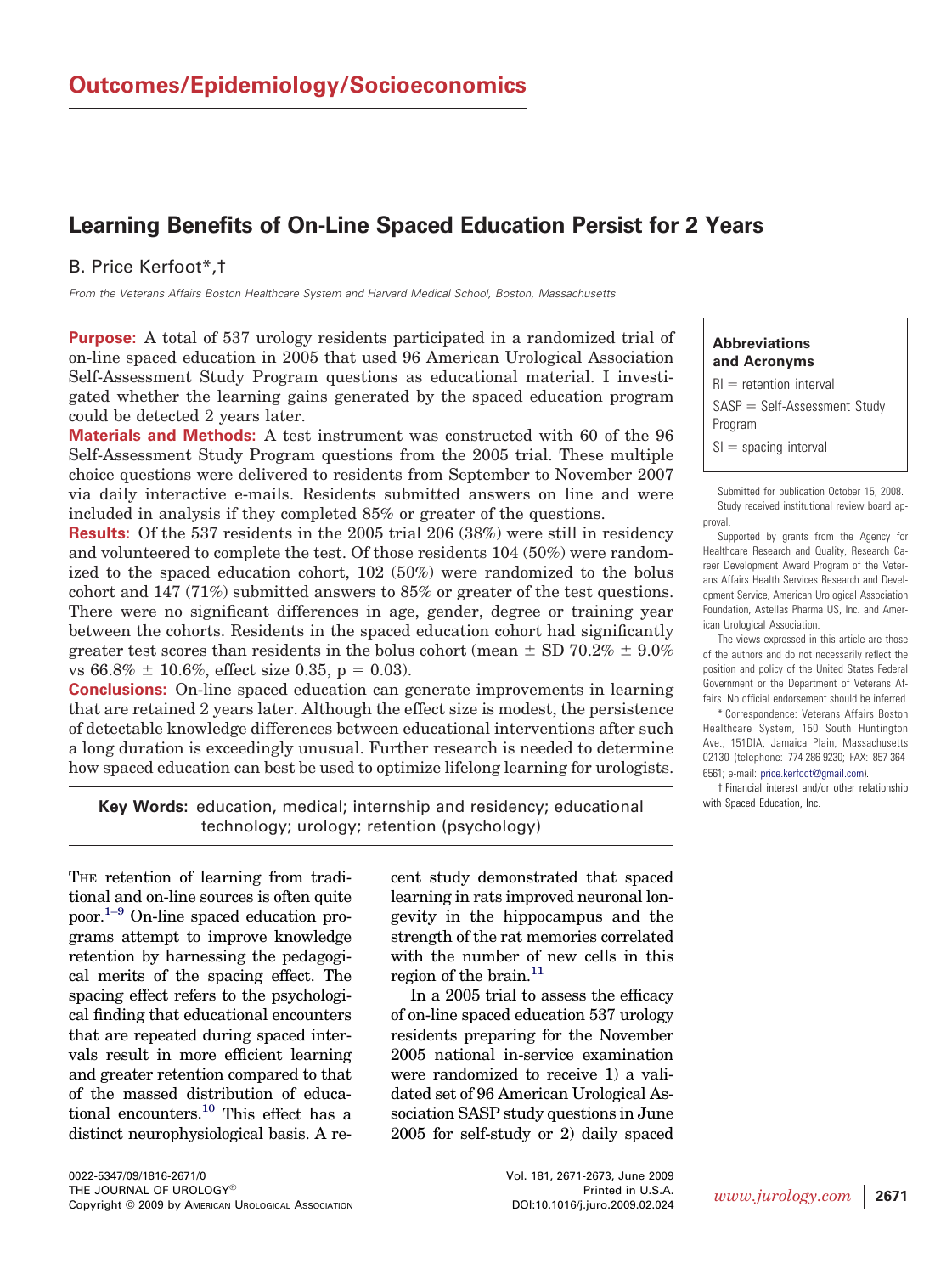<span id="page-1-0"></span>education e-mails during the 27 weeks from June to December 2005[.12](#page-2-0) Each daily e-mail contained 2 of these 96 study questions. After initial presentation the identical questions were then resent to the residents 1 and 3 weeks later. This expanding pattern of spacing intervals was shown to improve learning retention compared to intervals of equal duration.<sup>13</sup> The educational content provided to the residents in the 2 cohorts was identical. During the 14 weeks after completing the spaced education program residents in each cohort were tested using a subset of 32 of the 96 study questions. Residents in the spaced education cohort had significantly greater learning and retention than those in the bolus cohort even after adjusting for differences in study question use. $^{12}$ 

Followup studies have since confirmed the educational efficacy of the spaced education methodology.<sup>14,15</sup> However, it is unclear how long the learning benefits of this methodology persist. Two years after the completion of the 2005 trial I investigated whether the learning gains generated by this spaced education program could still be detected.

#### **METHODS**

A test instrument was constructed with 60 of the 96 validated SASP study questions used in the 2005 trial. None of these 60 questions had been used for the 32-item delayed test in that trial. These questions were selected by a urology expert based on content validity. Each SASP question contains several elements, including 1) a multiple choice question on a core urology topic, 2) the correct answer to the question, 3) a detailed explanation of the correct and incorrect answers, and 4) a reference to pertinent data in the medical literature. SASP study questions are developed through an iterative process of content validation and psychometric analysis by a panel of 10 to 12 urologists on the American Urological Association/American Board of Urology examination committee.

The SASP multiple choice questions were delivered to residents from September to November 2007 via daily interactive e-mails and answers were submitted on line. Residents were included in analysis when they submitted answers to 85% or greater of the questions. Test scores were calculated as the number of questions answered correctly normalized to a percent scale and analyzed with the 2-tailed t test. Intervention effect size was measured by Cohen's d[,16](#page-2-0) which expresses the difference between the means in terms of SD units with 0.2 generally considered a small effect and 0.5 considered a moderate effect. The study received institutional review board approval.

### **RESULTS**

Of the 537 residents in the 2005 trial 206 (38%) were still in residency and volunteered to complete the test. Of the participants 104 (50%) had been randomized to the spaced education cohort in the 2005 trial and 102 (50%) had been randomized to the bolus cohort. Of these 206 residents 147 (71%) submitted answers to 85% or greater of the test questions. Completion rates were similar in the 2 cohorts. There were no significant differences in age, gender, degree or year of urology training between the cohorts (see table). Cronbach  $\alpha$  reliability (internal consistency) of the 60-item test was 0.68.

Residents in the spaced education cohort had significantly greater test scores than residents in the bolus cohort (mean  $\pm$  SD 70.2%  $\pm$  9.0% vs 66.8%  $\pm$ 10.6%, effect size 0.35,  $p = 0.03$ ). Similar results were obtained when analyzing the scores of only residents who reported most actively using the educational materials during the 2005 trial (71.5%  $\pm$  8.7% in 58 in the spaced education cohort vs  $67.6\% \pm 10.7\%$  in 53 in the bolus cohort, effect size  $0.40$ ,  $p = 0.03$ ).

#### **DISCUSSION**

These results demonstrate that on-line spaced education can generate improvements in learning that are retained 2 years later. Although the effect size was modest, the persistence of detectable knowledge differences between educational interventions after such a long duration is exceedingly unusual.<sup>1,5-7</sup> Differential use of the study questions between the cohorts does not explain these findings since similar results were obtained when restricting analysis to residents who most actively used the educational materials during the 2005 trial. These results are particularly striking since the growth of urology knowledge during these 2 years would have worked to erode any knowledge differences between the cohorts that were attributable to the spaced education methodology. Given this, the ability to detect any knowledge difference between

#### *Characteristics of residents participating in learning retention assessment*

|                                | All Participants* |                     | Completed 85% or<br>Greater* of Questions |                     |
|--------------------------------|-------------------|---------------------|-------------------------------------------|---------------------|
|                                | <b>Bolus</b>      | Spaced<br>Education | <b>Bolus</b>                              | Spaced<br>Education |
| No. residents                  | 102               | 104                 | 74                                        | 73                  |
| No. sex $(\%)$ :               |                   |                     |                                           |                     |
| M                              | 80 (78)           | 84 (81)             | 54 (73)                                   | 60(82)              |
| F                              | 22 (22)           | 20(19)              | 20(27)                                    | 13(18)              |
| Mean $\pm$ SD age              | $31.6 \pm 3.1$    | $31.1 \pm 2.7$      | $31.9 \pm 3.5$                            | $31.2 \pm 3.1$      |
| No. degree (%):                |                   |                     |                                           |                     |
| <b>MD</b>                      | 93(91)            | 93(89)              | 66 (89)                                   | 66 (90)             |
| MD/other (PhD, MPH etc)        | (7)               | (7)<br>7            | (8)<br>6                                  | (8)<br>6            |
| D <sub>0</sub>                 | (2)<br>2          | (4)<br>4            | (3)<br>2                                  | (1)<br>1            |
| No. urology training $yr$ (%): |                   |                     |                                           |                     |
|                                | Ŋ                 | (3)<br>3            | U                                         | (1)<br>1            |
| 2                              | 6<br>(6)          | 7<br>(7)            | (5)<br>4                                  | 6<br>(8)            |
| 3                              | 37 (36)           | 42 (40)             | 29 (39)                                   | 28 (38)             |
| 4                              | 59 (58)           | 52 (52)             | 41 (55)                                   | 38(52)              |

\* No statistically significant differences and percents may not total 100% due to rounding.